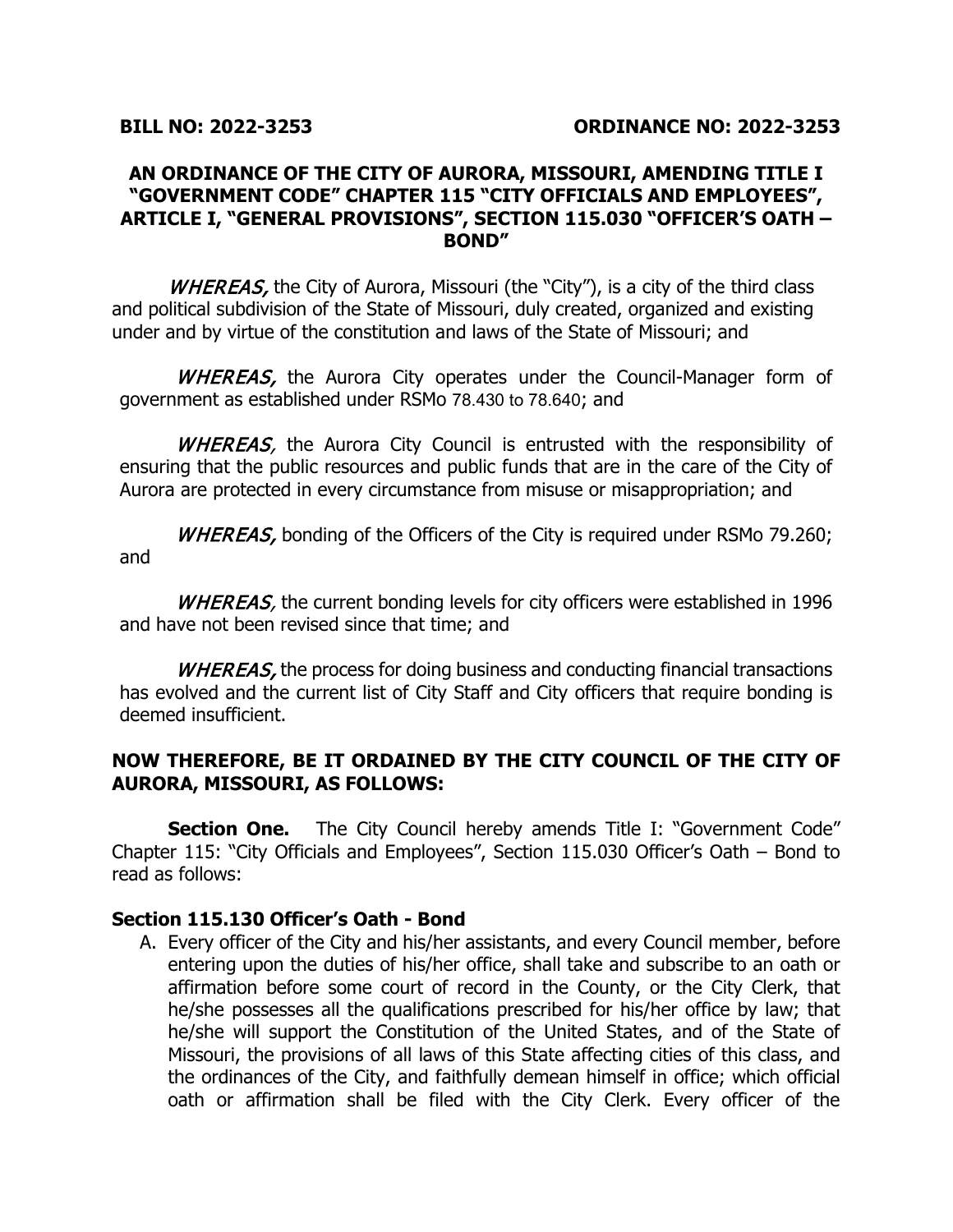corporation, when required by law or ordinance, shall, within fifteen (15) days after his/her election or appointment, and before entering upon the discharge of the duties of his/her office, give bond to the City in such sum and with such sureties as shall be designated by ordinance, conditioned for the faithful performance of his/her duty, and that he/she will pay over all monies belonging to the City, as provided by law, that may come into his/her hands. If any person elected or appointed to any office shall fail to take and subscribe such oath or affirmation, or to give bond as herein required, his/her office shall be deemed vacant. For any breach of condition of any such bond, suit may be instituted thereon by the City, or by any person in the name of the City for the use of such person.

- B. This Section shall not affect, modify or rescind any other Section requiring bonds for certain City employees except that if any bond now required is an amount less than provided in this Section, the amount and provisions of this Section shall apply.
- C. The following City Officers shall have a surety bond to the City the condition of which is such that such employee shall perform the duties of his/her office, the duties prescribed by law and all legal duties otherwise prescribed by the provisions of this Code. The bond shall be in the following amounts:
	- 1. Mayor, ten thousand dollars (\$10,000.00); Twenty-Five Thousand Dollars (\$25,000);
	- 2. City Manager, twenty thousand dollars (\$20,000.00); Fifty Thousand Dollars (\$50,000);
	- 3. Assistant City Manager, Fifty Thousand Dollars (\$50,000);
	- 4. Finance Director, twenty thousand dollars (\$20,000.00); Fifty Thousand Dollars (\$50,000);
	- 5. City Clerk, twenty thousand dollars (\$20,000.00); Fifty Thousand Dollars (\$50,000);
	- 6. City Treasurer, ten thousand dollars (\$10,000.00); Fifty Thousand Dollars (\$50,000); and
	- 7. City Collector, ten thousand dollars (\$10,000.00); Fifty Thousand Dollars (\$50,000);
	- 8. All Department Heads of City Departments, Fifty Thousand Dollars (\$50,000); and
	- 9. Any other City employee as appropriate when requested by the Department